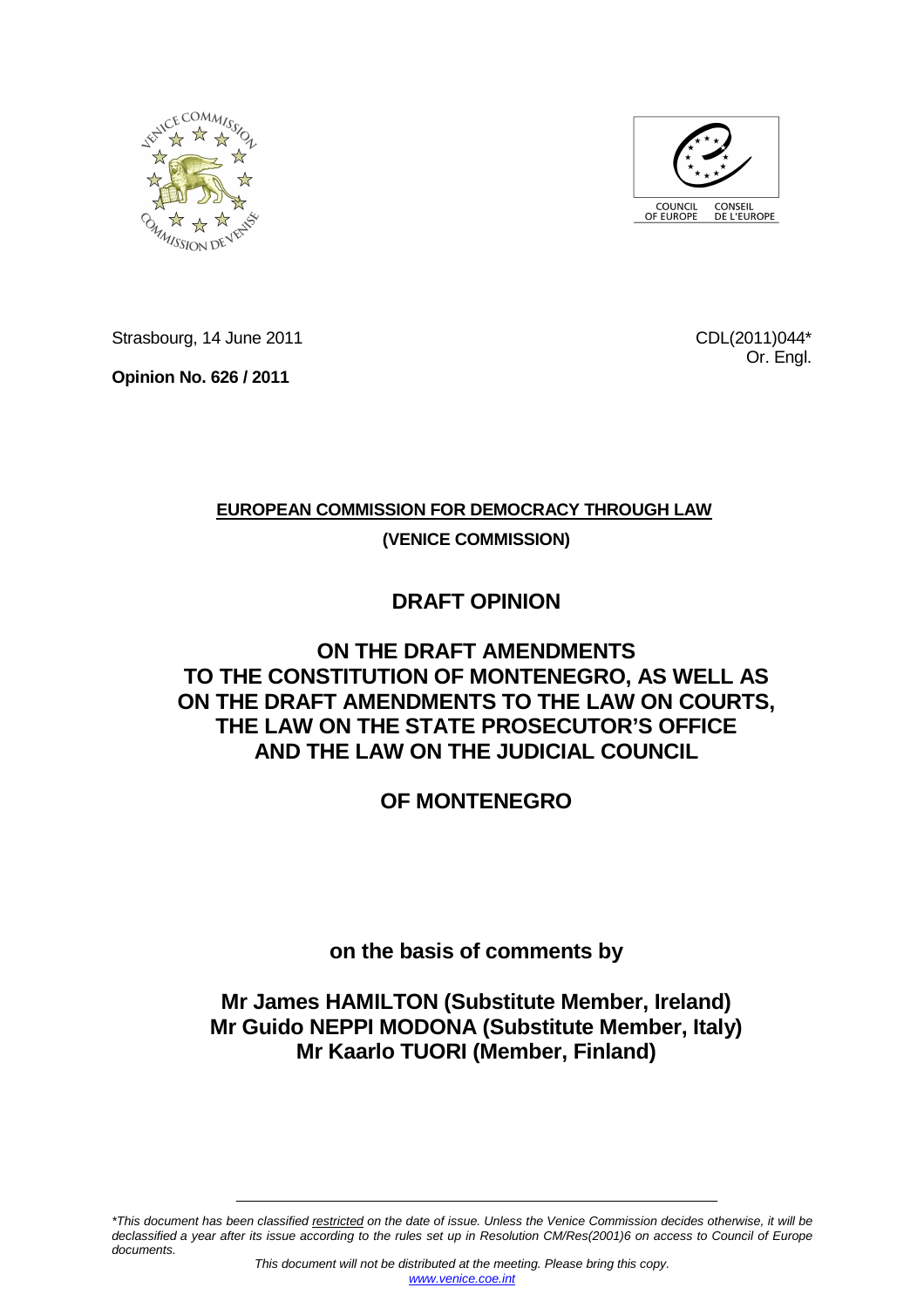| $\mathbf 1$ |                                                                            |                                                                          |  |
|-------------|----------------------------------------------------------------------------|--------------------------------------------------------------------------|--|
| 2           |                                                                            |                                                                          |  |
| 3           |                                                                            |                                                                          |  |
| 3.1         |                                                                            |                                                                          |  |
|             | 3.1.1                                                                      |                                                                          |  |
|             | 3.1.2                                                                      | On the appointment and dismissal of the President of the Supreme Court 5 |  |
|             | 3.1.3                                                                      |                                                                          |  |
|             | 3.1.4                                                                      |                                                                          |  |
| 3.2         |                                                                            |                                                                          |  |
|             | 3.2.1                                                                      |                                                                          |  |
|             | 3.2.2                                                                      |                                                                          |  |
| 4           |                                                                            |                                                                          |  |
| 4.1         | On the constitutional amendments concerning the prosecutorial service 11   |                                                                          |  |
| 4.2         | On the proposed amendments to the Law on the State Prosecutor's Office  13 |                                                                          |  |
| 5           | 16                                                                         |                                                                          |  |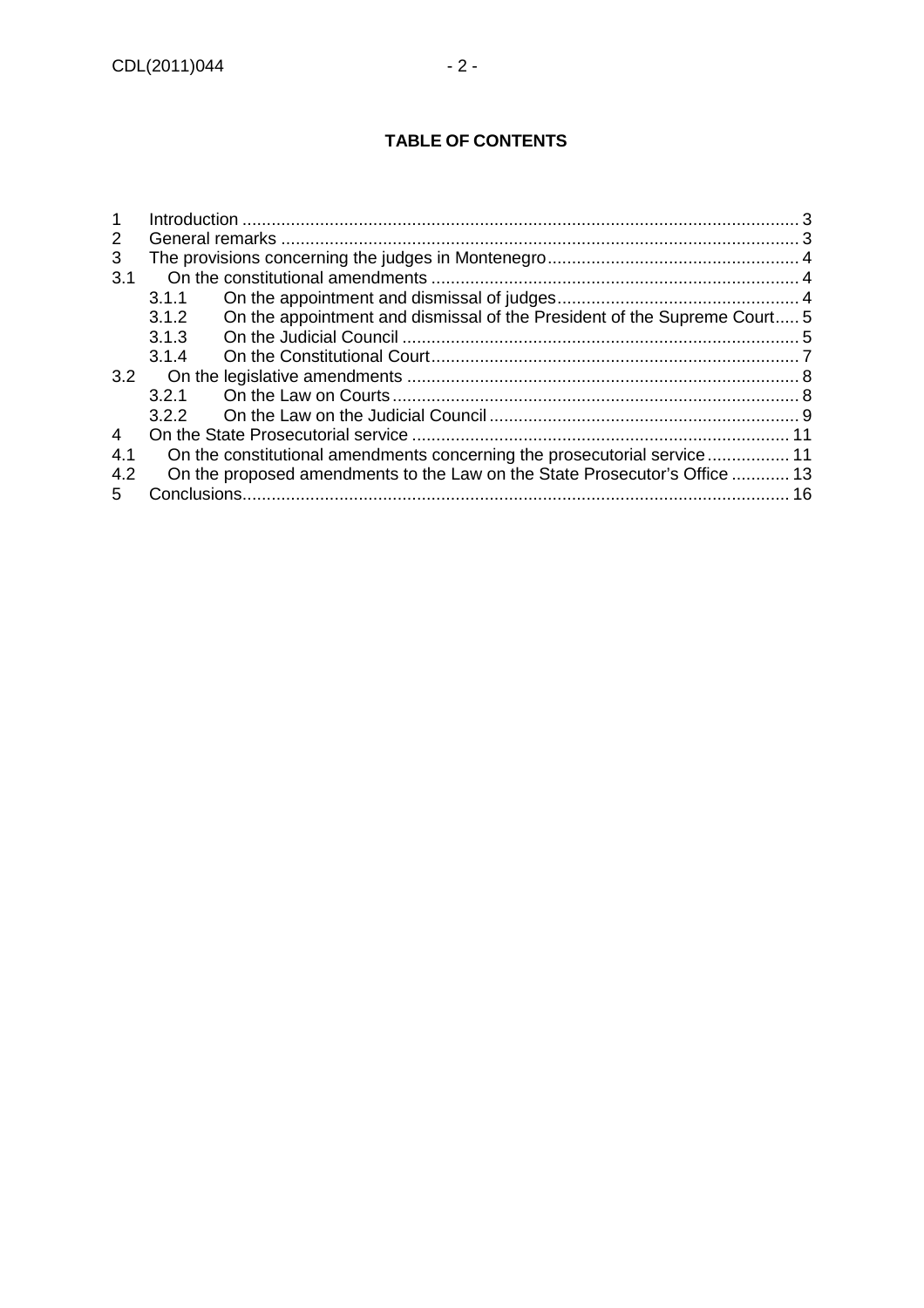## **1 Introduction**

1. By letter dated on 5 April 2011, the Minister of Justice of Montenegro, Mr Dusko Markovic, requested the Venice Commission an opinion on the draft amendments to three Laws: the Law on Courts, the Law on the High Judicial Council and the Law on the Public Prosecutor's office (CDL-REF(2011)024, 025 and 026).

2. By letter of 12 May 2011, Mr Markovic further requested the Venice Commission an opinion on the draft amendments to the Constitution of Montenegro in the field of the judiciary (CDL-REF(2011)033).

3. The Venice Commission invited Mr Hamilton, Mr Neppi Modona and Mr Tuori to act as rapporteurs for these texts submitted.

4. On 9 and 10 June 2011, a delegation of the Venice Commission travelled to Podgorica, where it held several meetings with the different stakeholders concerned, as well as with the civil society. The present opinion is based on the comments of the rapporteurs as well as the results of those meetings.

5. The present opinion was adopted by the Venice Commission at its … plenary session (Venice, …).

## **2 General remarks**

6. The background to these proposals is the application of Montenegro to join the European Union. The European Commission has adopted an opinion dated 9 November 2010. In this opinion, one of seven recommendations refers to strengthening the rule of law, in particular through depoliticized and merit based appointments of members of the Judicial and Prosecutorial Councils and of state prosecutors as well as through reinforcement of the independence, autonomy, efficiency and accountability of judges and prosecutors. The Analytical Report<sup>1</sup> accompanying the EC Opinion, inter alia, states:

"The independence of the judiciary, the autonomy of public prosecution and the principle of the natural judge are provided for in the Constitution. However, serious concerns exist over the independence of the judiciary, as the legal framework leaves room for disproportionate political influence. Although judges are appointed by the judicial Council, the majority of its members are appointed by Parliament and the Government. All Public Prosecutors are elected by Parliament. Legislation also provides for excessive accumulation of authority in the persons of the President of the Supreme Court and of the Supreme Public Prosecutor who are also appointed by simple majority in Parliament. The President of The Supreme Court combines the presidency of the Judicial Council and of the three-member Commission on Judicial Appointments with the authority to manage and schedule the work of the Conference of Judges. Appointment of the Supreme Public Prosecutor by Parliament raises additional concerns due to the hierarchical structure of the prosecution service."

 $\overline{a}$ 

<sup>1</sup> Brussels, 9 November 2010, SEC(2010) 1334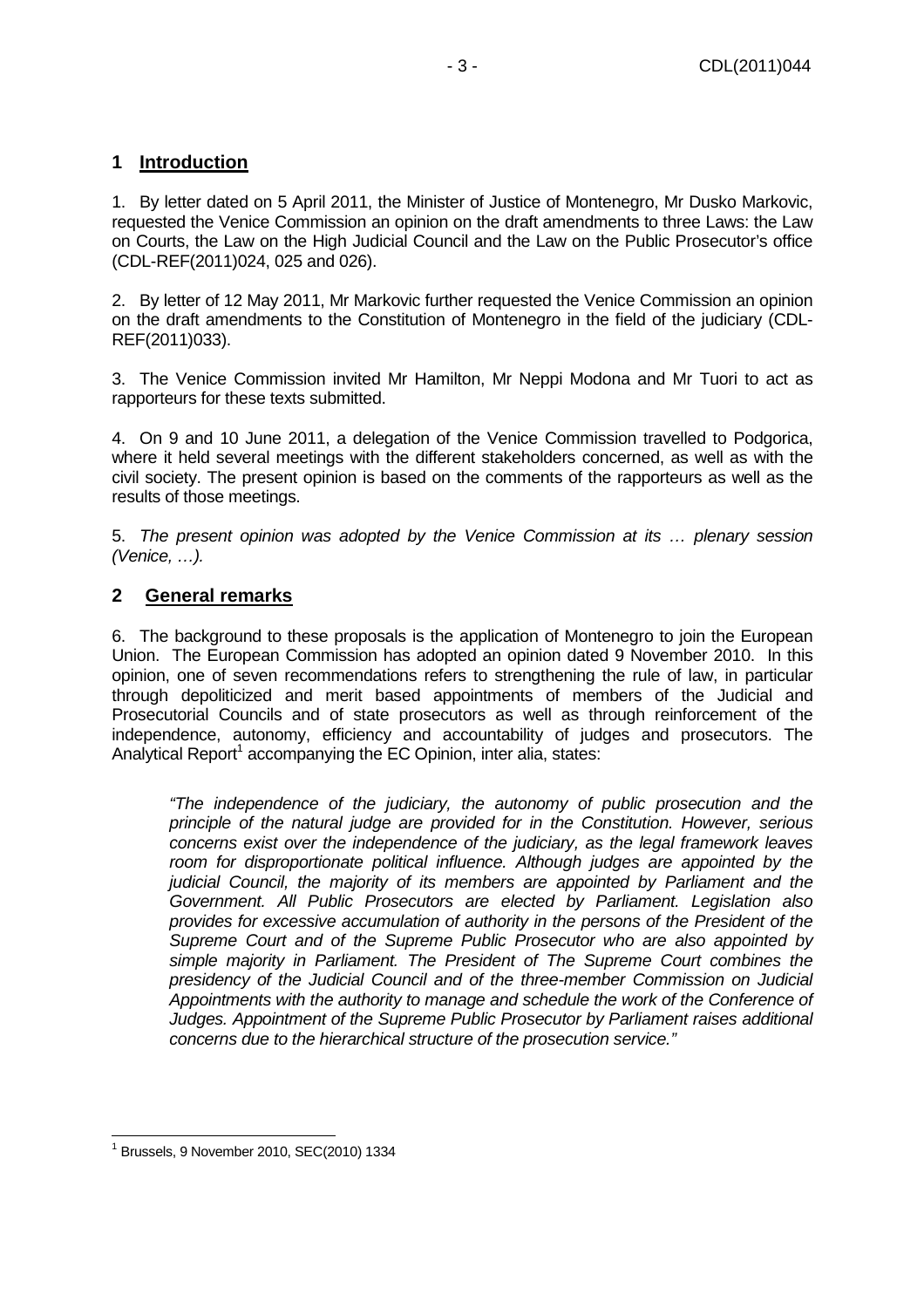7. The Venice Commission had already analysed the judiciary aspects of the Constitution of Montenegro in its Opinion on the Constitution in 2007 (CDL-AD(2007)047). There, the Commission noted that "the provisions on the judiciary in the newly-adopted constitution reflect in several respects the previous suggestions of the Venice Commission" and pinpointed in particular that "the appointment and dismissal of judges has been duly removed from the hands of the parliament". However, the Commission also stated that "the parliament has … retained some influence, notably through the appointment of the President of the Supreme Court and of the Public Prosecutors, and that "these solutions are problematic in the light of the European standards". The Commission expressed the hope that "in the near future the effectiveness and impartiality of the judiciary will improve so as to enable Montenegro to complete the reform fully guaranteeing its independence". (para 79-82).

## **3 The provisions concerning the judges in Montenegro**

### **3.1 On the constitutional amendments**

#### **3.1.1 On the appointment and dismissal of judges**

8. According to current Article 121 of the Constitution

"The judicial duty shall be permanent.

The duty of a judge shall cease at his/her own request, when he/she fulfills the requirements for age pension and if the judge has been sentenced to an unconditional imprisonment sentence.

The judge shall be released from duty if he/she has been convicted for an act that makes him unworthy for the position of a judge; performs the judicial duty in an unprofessional or negligent manner or loses permanently the ability to perform the judicial duty.

The judge shall not be transferred or sent to another court against his/her will, except by the decision of the Judicial Council in case of reorganization of courts."

9. According to the proposed amendment, article 121 of the Constitution would read as follows:

"Judges shall be elected for life.

Cessation of office and dismissal from office as judge shall take place in such cases and in such procedures as prescribed by law.

A judge shall be dismissed from office if he/she has received a final decision finding him/her guilty of a crime committed with intent and through the misuse of judicial office"

10. All the procedure of dismissal and cessation of office would now be contained in the law and would no longer be set out in the Constitution. It would have been preferable nevertheless to keep the basic elements of the dismissal of judges within the constitutional level, although the legislation should develop the detailed regulation in this respect. It would have also been preferable to say that judges shall be appointed on a permanent basis until retirement (and not "for life" $)^2$ .

 2 See Report on the independence of the the Judicial system : part I The independence of judges, CDL-AD(2010)004, paras 33-38.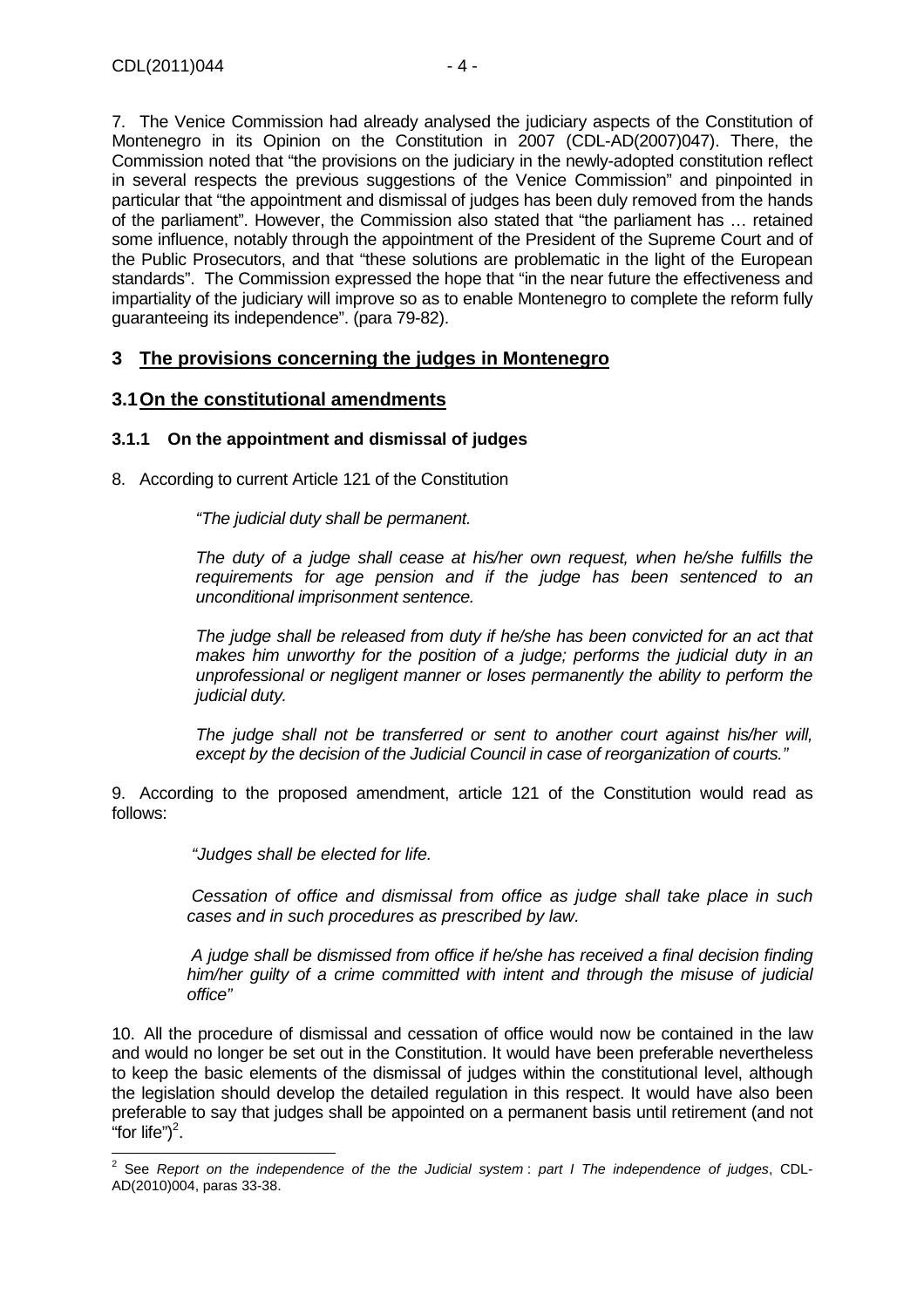#### **3.1.2 On the appointment and dismissal of the President of the Supreme Court**

11. According to Article 124 of the present Constitution, the President of the Supreme Court is elected "by the Parliament at the joint proposal of the President of Montenegro, the Speaker of the Parliament and the Prime Minister". In its Opinion CDL-AD(2007)047, the Commission found this solution, which excludes the judiciary from the appointment procedure, problematic, because "it gives the impression that the whole judiciary is under the control of the majority of the Parliament, and that the President of Montenegro, the Speaker of the Parliament, and the Prime Minister take part in the political control of the judges". It "therefore risks undermining the public confidence in the independence and autonomy of the whole judiciary, no matter if all the other judges are appointed by an independent Judicial Council". The Commission considered that a more appropriate solution would have been appointment by the Judicial Council with a two-third majority. (para 88).

12. According to the proposed amendment (new Art. 124a), "the President of the Supreme Court shall be appointed and dismissed from office by the Parliament at the proposal of the Judicial Council and after it has previously obtained the opinion of the General Meeting of the Supreme Court". The appointment would be for a term of five years.

13. With regard to the present procedure, the proposal is a step in the right direction. However, through granting the final decision on both appointment and dismissal to the Parliament and restricting the term to five years, the proposal still conveys the impression of political control, and the risk of undermining the public confidence in the independence and autonomy of the judiciary remains. Should appointment by parliament nevertheless be maintained in the Constitution, in the Venice Commission's opinion this should **at the very least be done with a two-third majority**.

14. The Venice Commission however reiterates its previous suggestion, also taking into account the complexities of achieving a qualified majority in Parliament in Montenegro and the subsequent risks of deadlock, that the **President of the Supreme Court should be appointed by the Judicial Council with a two-third majority,** avoiding therefore the political intervention of the Parliament. **This proposal is connected to the important modifications introduced in the composition and competences of the Judicial Council**. The Venice Commission considers that a composition in which there is a parity of members coming from the judiciary and from the rest of society and in which the President of the Judicial Council will be elected from among the lay members would ensure a better balance between the autonomy and independence and the accountability of the judicial power.

#### **3.1.3 On the Judicial Council**

15. Article 127 of the present Constitution states that:

The Judicial Council shall have a President and nine members. The President of the Judicial Council shall be the President of the Supreme Court. Members of the Judicial Council shall be as follows:

- 1) Four judges elected and dismissed from duty by the Conference of Judges;
- 2) Two Members of the Parliament elected and dismissed from duty by the Parliament amongst the parliamentary majority and opposition:
- 3) Two renowned lawyers elected and dismissed form duty by the President of Montenegro;
- 4) The Minister of Justice.

The President of Montenegro shall proclaim the composition of the Judicial Council.

The mandate of the Judicial Council shall be four years.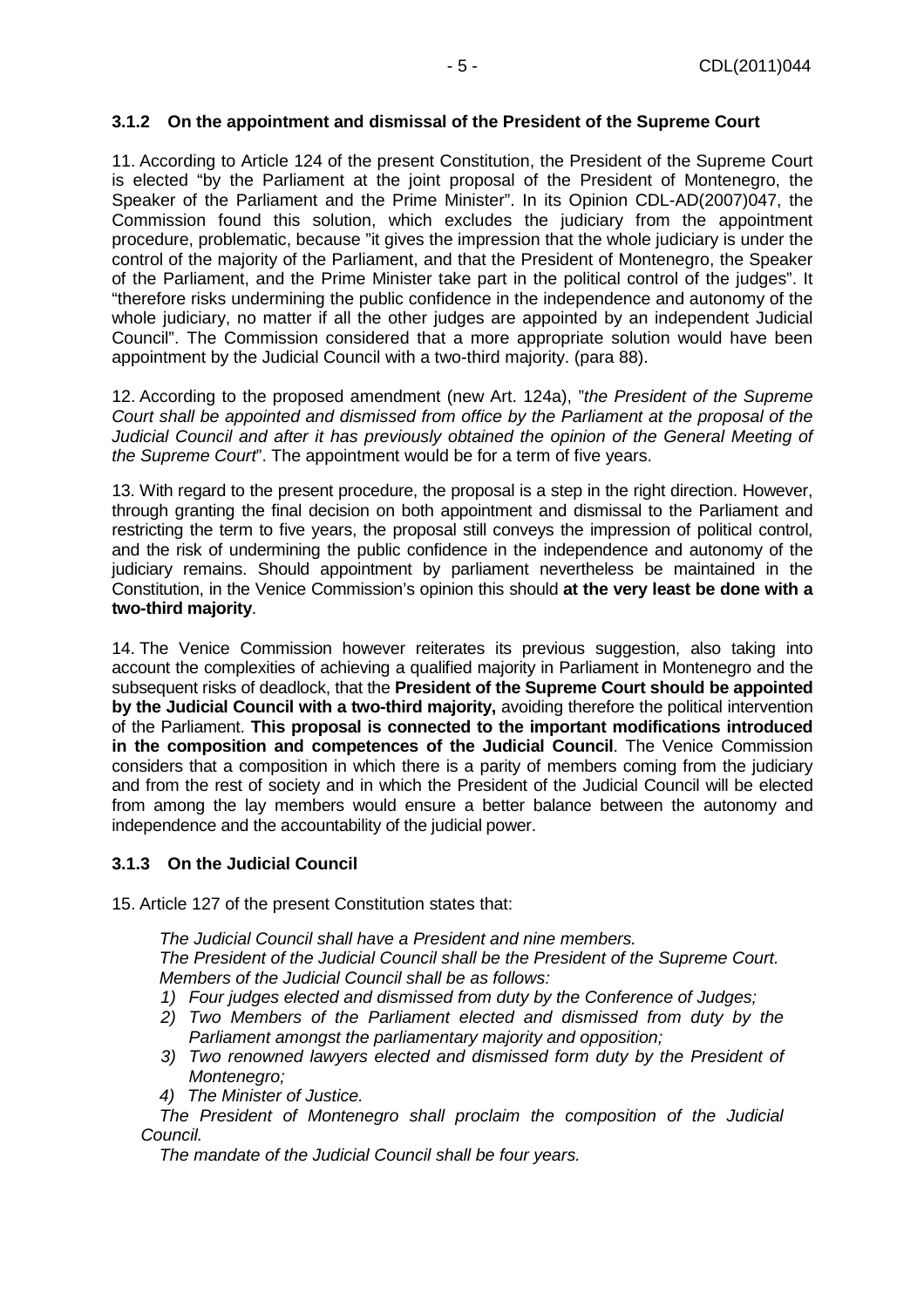"1) six judges who are elected and dismissed by their peers at the Conference of Judges;

2) Two legal experts who are appointed and dismissed by the Parliament of Montenegro; 3) Two renowned members of the legal profession who are elected and dismissed by the President of Montenegro, and

5) The Minister of Justice.

The President of the Judicial Council shall be elected from among the Supreme Court judges who are members of Judicial Councils.

The composition of the Judicial Council shall be proclaimed by the President of **Montenegro** 

. The Judicial Council shall serve a term of four years."

17. With the proposed new composition of the Judicial Council, the element of judicial selfgovernment would be strengthened through increasing the number of the judges elected by the Conference of Judges and ensuring that they constitute the majority in the Council. In addition, the two members appointed by the Parliament would not necessarily be parliamentarians since the key qualification is to be a "legal expert" (a provision which does not, however, exclude legally qualified parliamentarians). This element corresponds to the view expressed by the Venice Commission in its Opinion CDL-AD(2007)047 (para 94). The President of the Supreme Court should no longer be ex officio the President of the Council, but the President would be elected from among the Supreme Court judges who are members of the Council. (Art. 127)

18. While the proposed amendment would strengthen the independence of the judiciary, in practice it could lead to maintaining the present arrangement and to the risk of "autocratic management" of the judiciary, which the Venice Commission evoked in its Opinion CDL-AD(2007)047 (para 96). The Venice Commission expressed already at that moment that "it would have been preferable, instead of entrusting ex officio the President of the Supreme Court with the chairmanship of the Judicial Council, to provide that the President be elected by the Judicial Council among the lay members, in order to ensure the necessary links between the judiciary and the society, and to avoid the risk of an "autocratic management" of the judiciary (paragraph 96). The Venice Commission also pointed out that it would have been preferable that the two members elected by the Parliament be appointed among lawyers and law professors."

19. The Commission takes into account the peculiarities of the situation of the judiciary in Montenegro and the necessary balance between the independence of the judiciary and the need to avoid an autocratic management of judges. Following the Report of the Venice Commission on the independence of judicial system Part I: Independence of judges (CDL-AD(2010)004), in which it is stated that the "council should have a pluralistic composition with a substantial part, if not the majority, of members being judges. With the exception of ex-officio members these judges should be elected or appointed by their peers" and the recommendation of the Committee of Ministers of the Council of Europe CM/Rec(2010)12, of 17 November 2010, which requires that "not less than half of such members of (judicial) councils should be judges chosen by their peers from all levels of the judiciary and with respect for pluralism inside the judiciary", the Commission suggests a composition with a parity of members coming from the judiciary and from the rest of the society. If the Council is to have 10 members, the composition could be of 5 judges elected by the conference of judges and, among them, the President of the Supreme Court would be an ex officio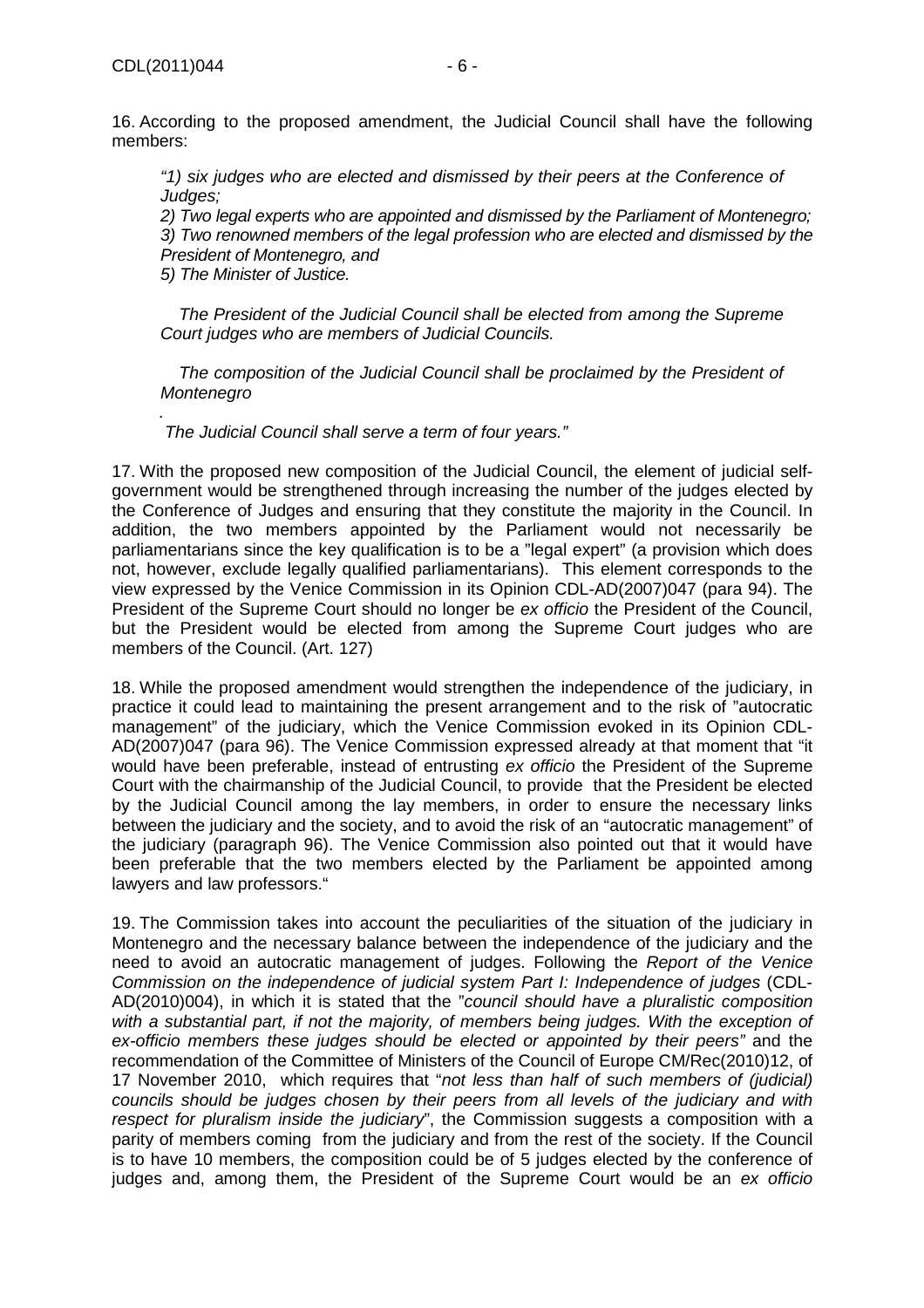member; among the other 5 members, 2 could be renowned lawyers elected by Parliament one elected by the majority, one by the opposition-; 1 renowned member of the legal profession could be appointed by the President; one renowned member of the legal profession could be proposed by the civil society (which would require a mechanism in which NGOs, academia and bar association could participate); and the Minister of justice, who is an ex officio member with no voting rights in disciplinary and removal proceedings.

#### 20. **In the Venice Commission's view, this composition of an equal number of judges and lay members would ensure inclusiveness of the society and would avoid both politicisation and autocratic government.**

21. A crucial additional element of this balance would be that the President of the Judicial Council should be elected by the Judicial Council from among its lay members (with the exception of the Minister of Justice) by a majority of two thirds, and should have a casting vote. Moreover, a new paragraph could be included in Article 127 of the Constitution to provide that the composition of the Judicial Council must secure a balanced representation of judges of all Courts.

22. This constitutional provision should be further accompanied by a provision included in Article 127 of the Constitution dealing with the composition of a panel within the Judicial Council for disciplinary proceedings with a partity of judicial and lay members. Like for the Plenary, among the judicial members of the disciplinary panel there should be a balanced representation of judges from all different levels and courts (see infra the comments on the amendments to the laws).

23. Concerning the competences of the Judicial Council, Article 128 would be amended as follows:

The Judicial Council shall have the competence to:

- 1. elect and dismiss judges, presidents of courts, and lay judges,
- 2. issue decisions on the cessation of judicial office,
- 3. make decisions on immunity of judges,
- 4. propose to the Government a budget for the work of courts, and
- 5. perform such other functions as may be laid down by law.

The Minister of Justice shall not vote in proceedings co0ncerning disciplinary responsibility and dismissal

The amendment to Article 128 is to be welcomed, although the Judicial Council should have the responsibility concerning the administration and allocation of financial resources for the judiciary<sup>3</sup>.

#### **3.1.4 On the Constitutional Court**

24. Another amendment deals with the Constitutional Court. The amendment concerns article 151 and provides that the Court, under specific conditions, can decide constitutional complaints also in a panel of three judges. The proposed amendment adds the following paragraph:

"Notwithstanding paragraph 1 of this Article, the Constitutional Court shall decide constitutional complaints in a panel of three judges. The panel may only decide by an unanimous vote and in full composition. Where no unanimity is reached within the panel, the constitutional complaint shall be decided by the Constitutional Court in accordance with paragraph 1 of this Article".

 3 See the Report on the Independence of the Judicial System: part I, the independence of Judges, CDL-AD(2010)004, paras. 52-55.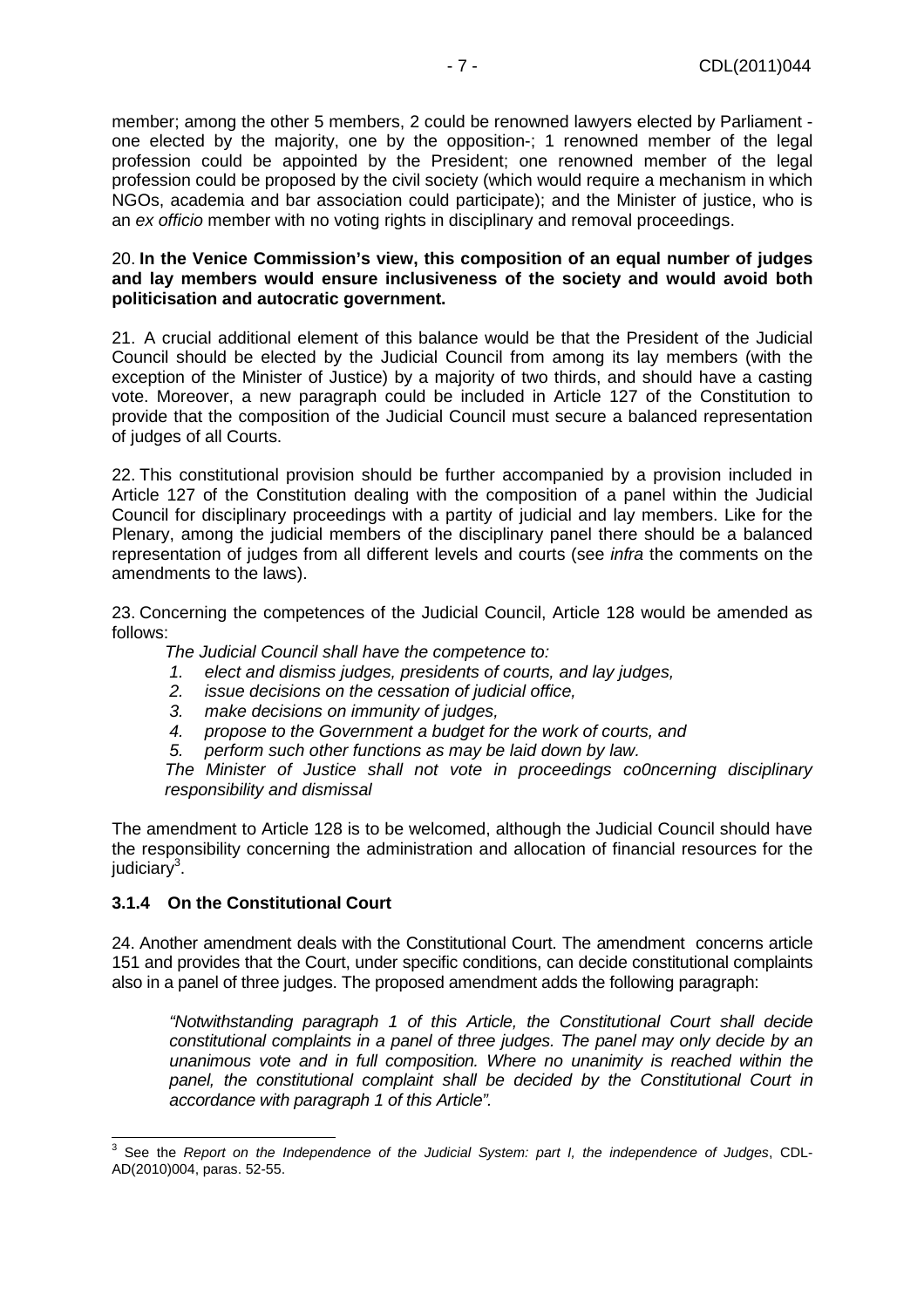25. It is a common and useful method for alleviating the Constitutional Court's case-load to create "smaller panels of judges deciding matters initiated by one of the types of individual access, where the plenary only acts if new or important questions need to be decided"<sup>4</sup>. It is therefore an amendment in conformity with European standards.

26. However, the reform of the Constitutional Court should have been given more attention, in particular with regard to its independence. In fact, the Constitutional Court plays a fundamental role of guarantee in a democratic system, and should enjoy full independence from the political power. Article 153, together with article 82.13 and 95.5, provides that the seven judges of the Constitutional Court, and among them the President, are elected and dismissed by the Parliament, without any qualified majority, on the proposal of the President of the Republic.

27. In its Opinion, the Venice Commission (paragraph 122) stressed that a system in which all judges of the Court are elected by parliament on the proposal of the President "does not secure a balanced composition of the Court". In particular, "if the President is coming from one of the majority parties, it is therefore likely that all judges of the Court will be favourable to the majority. An election of all judges of the Court by parliament would at least require a qualified majority". The Venice Commission has also pointed out that it would be preferable to leave the election of the President to the Court itself (paragraph 123).

28. The appointment of the judges of the Montenegro Constitutional Court does not fully comply with European standards and risks that at some point the Court might have difficulty to accomplish the role of an independent, impartial and neutral guarantor in respect to political power and other State institutions. **The Venice Commission therefore strongly recommends to address this issue on the occasion of this process of constitutional reform.**

## **3.2 On the legislative amendments**

29. The draft amendments to the Laws on the High Judicial Council and on Courts have been drafted on the same lines as the proposed amendments to the Constitution, and they could even stand alone in the event that these constitutional amendments were rejected. It would, of course, be desirable that both the Constitution and the laws be amended if this were possible and therefore the laws should be made consistent with the amended Constitution.

#### **3.2.1 On the Law on Courts**

30. The proposed draft amendments on the Law on Courts provide better accountability through disciplinary measures, regulating this issue in a clearer and more transparent way. It is indeed necessary to be able to make disciplinary proceedings effective and objective.

31. However, in order to achieve this goal, some of the provisions should be clarified. The relationship between the terms used in articles 33a, 33b and 33d is confusing: the terms "unduly", "violation of duty" and "unprofessional and negligent" should be clearly defined. If Article 33b establishes what is to be considered a more important violation, then articles 33a and 33d should at least merge the terms used. Besides, the quality of judgments should not be a criterion as such in order to establish a negligent performance of the judicial duty (Article 33d.1).

 4 Study on individual access to constitutional justice, CDL-AD(2010)39rev.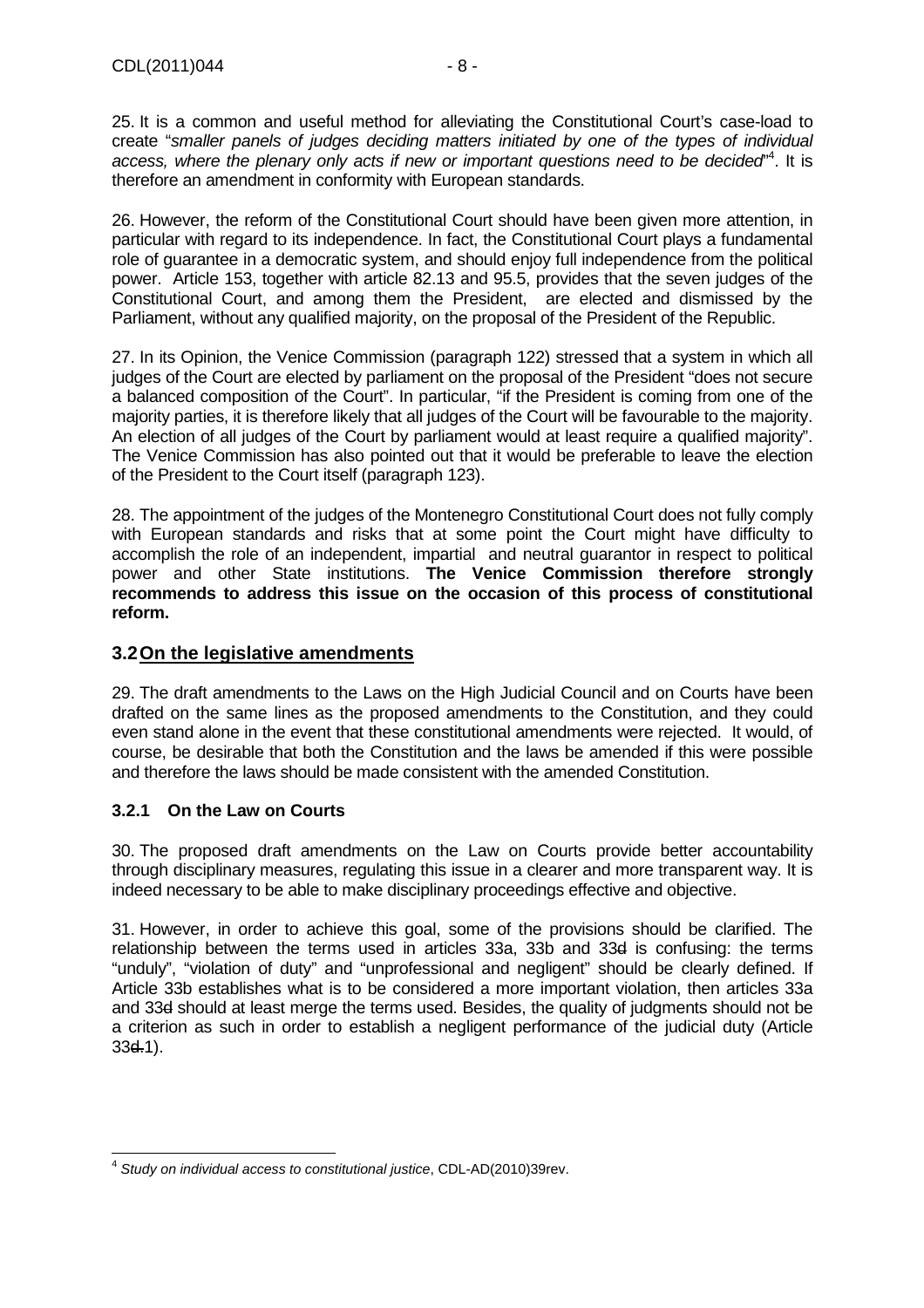32. The proposed amendment in Article 90 in order to introduce the automatic allocation of cases is to be welcomed. If the specialisation of the judges is to be taken into account when assigning the cases, it should be done following transparent and established criteria<sup>5</sup>.

33. The meaning and consequences of the term "legal attitude" used in Article 98.1 should be further clarified.

34. The proposed increase of salary in article 99.3 for a judge acting upon a case on the criminal offence of organized crime or corruption or terrorism or war crimes, as well as in cases of "difficult work conditions" could be problematic, creating the danger that judges categorize ordinary cases as organized crime cases in order to keep their salaries higher.

#### **3.2.2 On the Law on the Judicial Council**

35. The proposed draft amendments on the Law on Courts are from a general point of view positive amendments, providing for an improvement in the legislation. However, several provisions need to be considered further.

36. Concerning Article 8.a.1 establishing the composition of the Commission for the Code of Ethics for Judges, the Commission is a key element and therefore would need special legitimacy. Therefore, the Commission should have a mixed composition from among the members of the Judicial Council rather than the Supreme Court making proposals from among its members.

37. For the same reasons, the Judicial Appointments Commission established in Article 10.a.2 should be elected by the Judicial Council based on the same principles rather than by the Supreme Court. A staggered renewal could be envisaged in Article 10.a.3. Furthermore, the election procedure is very detailed and such issues could be settled in the rules of procedure or in a byelaw adopted by the Judicial Council.

38. Article 13, concerning the election of members to the Judicial Council by the President, should be amended in order to be consistent with the constitutional amendments adopted, as well as article 23 and article 28a on the election of the President of the Supreme Court (see supra the comments in this respect).

39. Concerning the election of the judicial members of the Judicial Council, which provides for seven candidates, seems to contradict Article 11.(2), which envisages the existence of eight candidates. It is important to consider that there should be a guarantee for a fair balance among judges who are members of the Judicial Council. As the President of the Supreme Court would be an ex officio member of the Judicial Council, the representation of the Supreme Court is ensured. However, members from the basic courts and members from higher courts should also be ensured a fair representation within the judicial members of the Judicial Council.

40. In Article 15, at least concerning the translation of the amendment into English, the term "even" should be replaced by "in the event that". It seems also that the sanction imposed does not make any distinction between minor and more important measures imposed. It could be provided that minor measures should not entail the dismissal from the Judicial Council. In relation to this, concerning new Article 17(2), the term "temporarily dismissed" should be replaced by suspended.

 5 See the Venice Commission's Report on the independence of the judicial system: Part I, The independence of judges, CDL-AD(2010)004, paras. 73-81.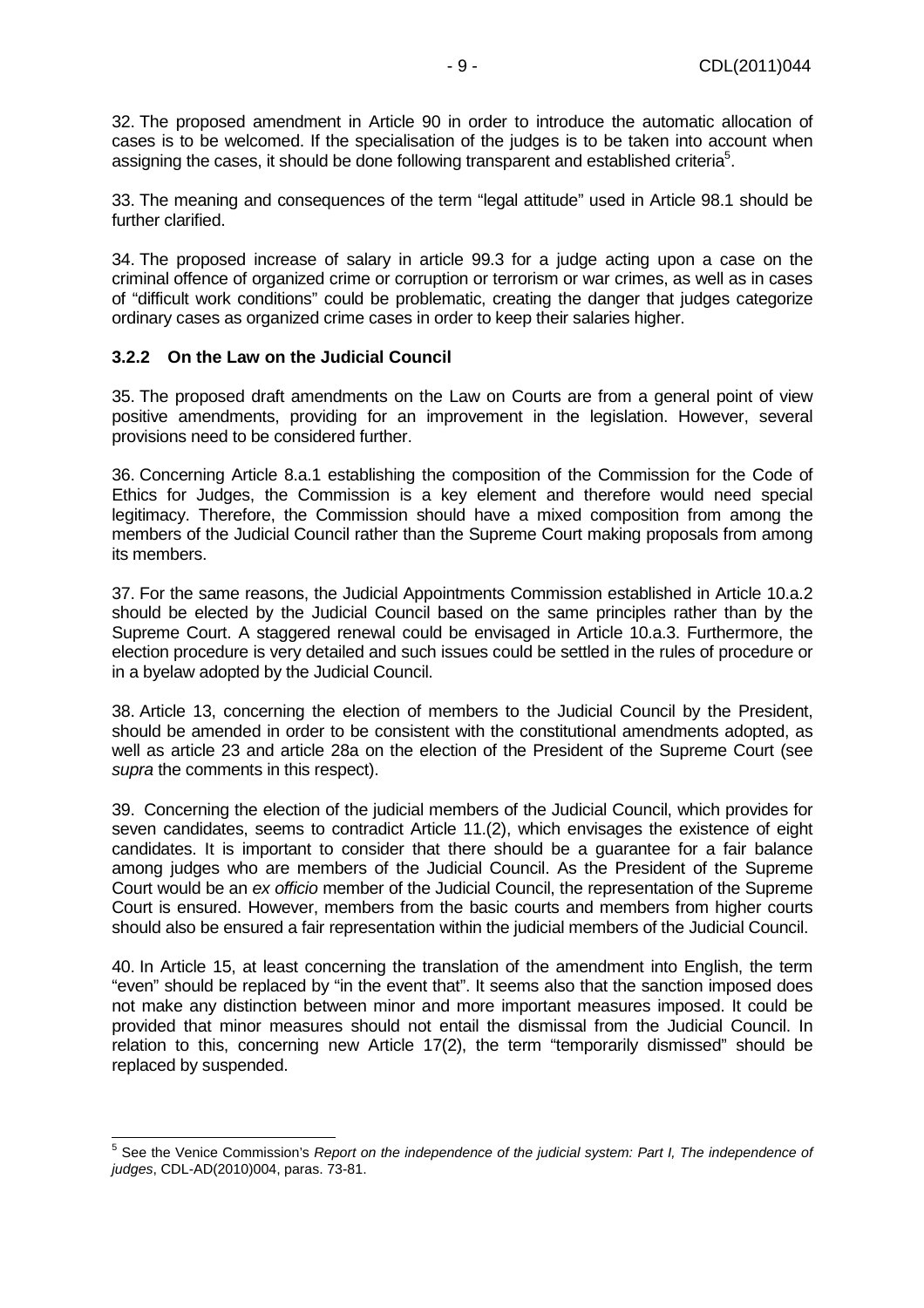41. Concerning the complaints procedure about the judges performance (Article 23.2), it can be indeed be regulated in the rules of procedure. However, the law should require clearly the **publication of the decisions taken in this respect in order to ensure transparency and accountability**.

42. In this respect, the amendments proposed in this Law do not deal with the panel and commission in charge of dealing with the **disciplinary proceedings** against judges and the issue of removal. In order to reconcile the requirement of independence of the judiciary and at the same time to ensure accountability, a panel composed on the basis of **parity** among judicial members and lay members of the Judicial Council should be created. **The Minister of Justice and the President of the Supreme Court, who are both members ex officio of the Judicial Council, should have power to initiate disciplinary proceedings.** As the Minister of Justice does not sit in disciplinary and removal proceedings, a member of the judiciary should also not sit on the commission in order to respect the parity. If the initiative has been exercised by the President of the Supreme Court, he/she should be the one not sitting in the panel or commission. Out of the 10 members proposed to be part of the Judicial Council, only 8 could sit but there should also be certain mobility among the members in case there is an incompatibility.

43. Therefore, **the Commission could then be composed, if the Council has 10 members, of a panel of 6 members, 3 judges and 3 lay members, one of them being the President of the Judicial Council (which should be, as suggested supra, elected among the lay members of the judicial council, with the exception of the Minister of Justice). The President of the Council should have a casting vote. By creating a smaller panel or commission inside the Judicial Council, a margin of manoeuvre is left in case one of the members can not sit for incompatibility in a specific case. Members of this panel or disciplinary commission should rotate on a periodic basis**. Its decisions on disciplinary proceedings should be able to be challenged in an appeal before an administrative court, following the requirements of the due process of law, and the appeal procedures should also be clearly regulated in the law.

44. Finally, Article 52.5, which provides that the record of the disciplinary proceedings taken will be deleted after 2 years seems to establish a period too short to allow the appropriate information to be available when considering promotion procedures or future disciplinary cases.

45. The amendments intended to provide for more objective criteria concerning the appointment of judges are welcome. **Written examinations should be conducted in all cases and the computer literacy and languages skills are very positive criteria to take into account**. Concerning the "work performance" criterion (Article 32.a.2.1), it should take into account only an excessive number of cases not dealt with, as otherwise this could encourage judges to simply follow higher instance decisions without taking into account the specific elements of the case, as well as the Constitution and the fundamental rights provisions.

46. Finally, further amendments would be needed to give victims of judicial misbehaviour more rights. **In cases of excessive length of proceedings, the parties should have a right to initiate acceleratory procedures with a higher court** (Constitutional Court or Supreme Court), which – in justified cases - would order judges to speed up the deliberation of cases within a given deadline; otherwise, disciplinary proceedings should follow automatically.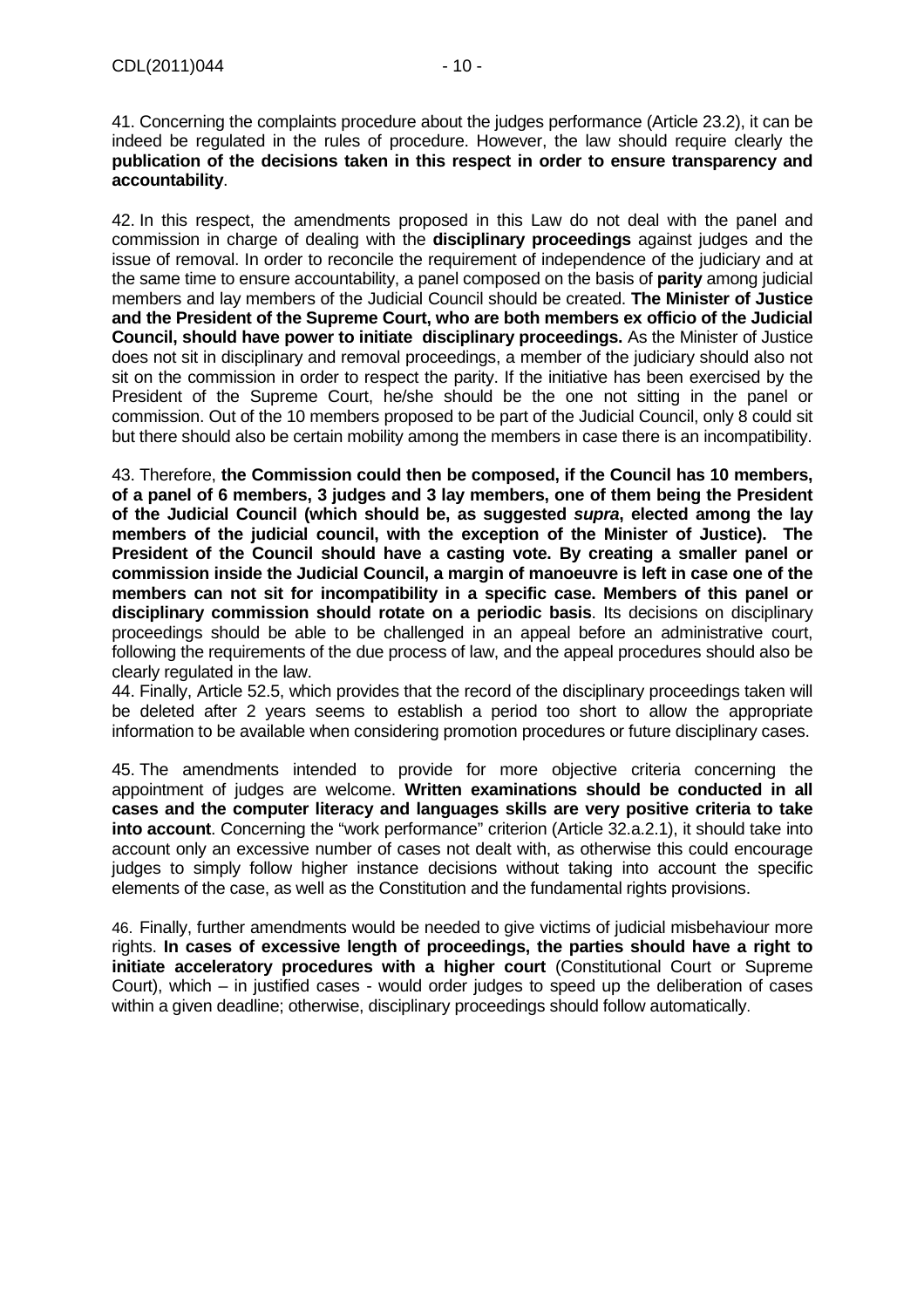#### **4.1 On the constitutional amendments concerning the prosecutorial service**

47. **The proposed amendments to the Constitution would take away from the Parliament the power to appoint state prosecutors**. In Article 82 the words "and state prosecutors" would be deleted from the list of persons who are appointed and removed by the Parliament. **Appointment and removal from office of the Supreme State Prosecutor would, however, remain with the Parliament**. As a purely technical matter, when the amendments go through the power of the Parliament to appoint the Supreme State Prosecutor will be mentioned in a number of different places in the Constitution. Article 82 will continue to refer to the appointment and removal from office of the Supreme State Prosecutor, but Article 91 will now also contain a provision to the effect that the Parliament shall decide by majority vote of the members of Parliament in a session attended by over one half of the total number of members the appointment and dismissal of the Supreme State Prosecutor. In addition, Article 135 of the Constitution will state that the Supreme State Prosecutor shall be appointed by the Parliament of Montenegro at the proposal of the Prosecutorial Council. While there is not any difficulty with the substance of this proposal, as a matter of drafting technique it is somewhat undesirable to find a relatively straightforward proposal concerning the appointment and dismissal of the Supreme State Prosecutor contained in three separate articles of the Constitution.

48. The proposed amendments will make changes in the term of office of prosecutors. **The Supreme State Prosecutor will continue to have a term of office of five years, as will the heads of State Prosecution Services (proposed amendments to Article 135). Under the proposed amendment to Article 135, other state prosecutors will now be elected for life.**

49. Article 136 of the Constitution provides for the election and dismissal of the Prosecutorial Council. The existing text simply provides that the Prosecutorial Council shall be elected and dismissed by the Parliament. The election itself is to be regulated by law. Under Article 84 of the Law on the State Prosecutors' Office, the Prosecutorial Council has a chairman and ten members. The Supreme State Prosecutor is to be chairman of the Prosecutorial Council by virtue of holding his office. The other ten members consist of six from amongst the state prosecutors and their deputies, one from amongst the professors of the law faculty in Podgorica, two from amongst renowned lawyers in Montenegro, and finally one representative of the Ministry of Justice. All of these members are elected by the Parliament. However, the method of nomination varies. The six state prosecutors and deputies are to be elected from amongst that group on the proposal of the extended session of the Supreme State Prosecutor's Office. The professors of the law faculty are to be elected on a proposal of that faculty. The two legal experts are to be elected on the proposal of the President who is first however to obtain a prior opinion of the Protector of Human Rights and Freedoms. Finally, the representative of the Ministry of Justice is to be elected on the proposal of the Minister of Justice. It is not very clear what is to happen in the event that the Parliament declines to elect the persons who are proposed. **There would seem to be some scope for potential deadlock in this situation.** However, the proposed amendment to the Constitution would resolve any such problem.

50. The **amended Constitution would contain detailed provisions for the composition of the Prosecutorial Council which are different from the current ones found in the law.** The council would still consist of a president and ten members. However, instead of the Supreme State Prosecutor being ex-officio the chairman, the Prosecutorial Council will elect its own chairman from among the elected state prosecutors. The Supreme State Prosecutor will be ex-officio a member of the council. In addition the council will consist of five state prosecutors elected by their peers at the extended meeting of the Supreme State Prosecution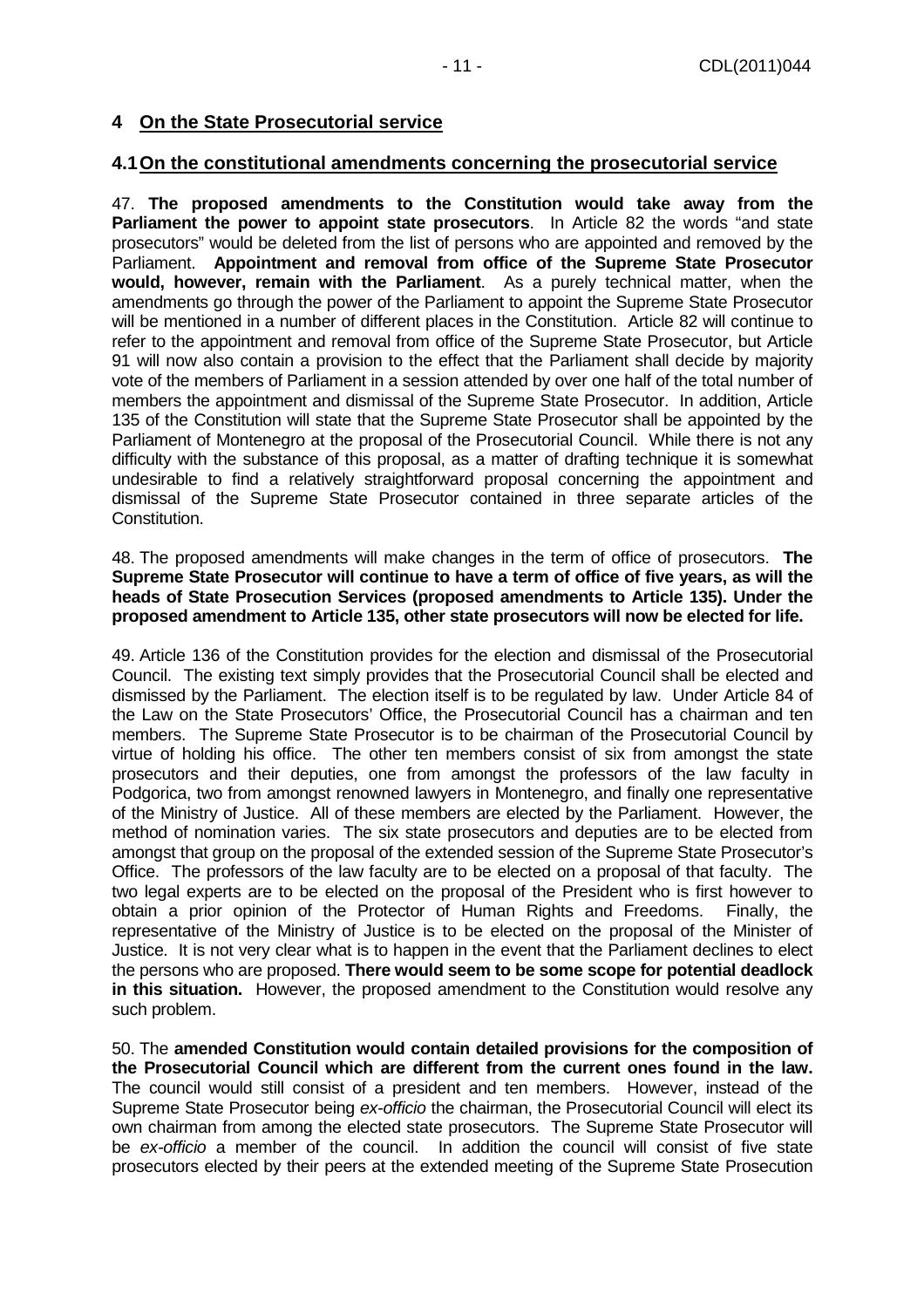Service, two legal experts who are appointed and dismissed by the Parliament of Montenegro, one attorney at law who is appointed and dismissed by the bar, and one representative of the Ministry of Justice who is appointed and dismissed by the Minister of Justice. With regard to the appointment of the two legal experts, the former provision which was contained in Article 84 of the Law on the Prosecutors' Office whereby the two legal experts were elected at the proposal of the President, he having obtained a prior opinion of the Protector of Human Rights and Freedoms, is no longer in the new proposed constitutional text so it would appear that the Parliament will be at large to nominate whomever they please. It might have been preferable to retain the current provision which ensures a degree of suitability of the candidates for election by the Parliament. In other words, the existing legal provision for electing the two lawyers could have been given constitutional status.

51. The draft amendment of the Constitution also deals with the competencies of the Prosecutorial Council. The existing text simply states that the Prosecutorial Council shall ensure the independence of the State Prosecutorial Service and state prosecutors. The proposed amendment continues to proclaim that the Prosecutorial Council shall ensure the autonomy of the State Prosecution Service. It goes on to provide (proposed new Article 136b) that the Prosecutorial Council shall have the competence to elect and dismiss state prosecutors and heads of state prosecution services, issue decisions on the cessation of office of state prosecutors and heads of state prosecution services, make decisions on immunity, propose to the government a budget for the work of the state prosecution services, and perform such other functions as may be laid down by law.

52. A proposed new Article 136c will provide that cessation of office and dismissal from office as a head of a state prosecution service as a state prosecutor shall take place in such cases and according to such procedures as are prescribed by law. It provides expressly that a head of a state prosecution service and a state prosecutor shall be dismissed from office where there is a final guilty verdict for a crime committed with intent and through misuse of the prosecutorial office.

53. These proposals represent a substantial improvement in the guarantees for the independence of the prosecutors. **The transfer of the power to appoint state prosecutors from the Parliament to the Prosecutorial Counsel is to be welcomed. It is also welcome that the composition of the Prosecutorial Council, as well as its competencies, is given constitutional expression, though it would have been preferable if the two legal experts to be appointed by the Parliament had to be appointed from amongst persons selected in some way which would guarantee the quality and integrity of the candidates. In this respect the existing arrangements might have been given constitutional expression.**  The balance of membership of the Prosecutorial Council, whereby five members are elected by the prosecutors, three by the Parliament, one by the bar and one appointed by the Ministry of Justice seems to be an appropriate one, although there will now be no representative of the law faculties. Incidentally, the proposed new Article 136a appears to be incorrect in that it is stated that there will be a president and 10 members (making a total of 11), but the detailed provision as to who are to be its members only adds up to 10 and not 11.

54. A number of the Venice Commission's recommendations in its opinion CDL-AD(2007)047 have not, however, been adopted. **While the Venice Commission was not opposed to the appointment of the Supreme State Prosecutor by the Parliament it did recommend that the appointment should require a qualified majority and in case this is to be included in the Constitution, a procedure to resolve any potential deadlock should be provided for. The Venice Commission also recommended that the grounds for dismissing the Supreme State Prosecutor should also be regulated in the Constitution.** These proposals have not been followed.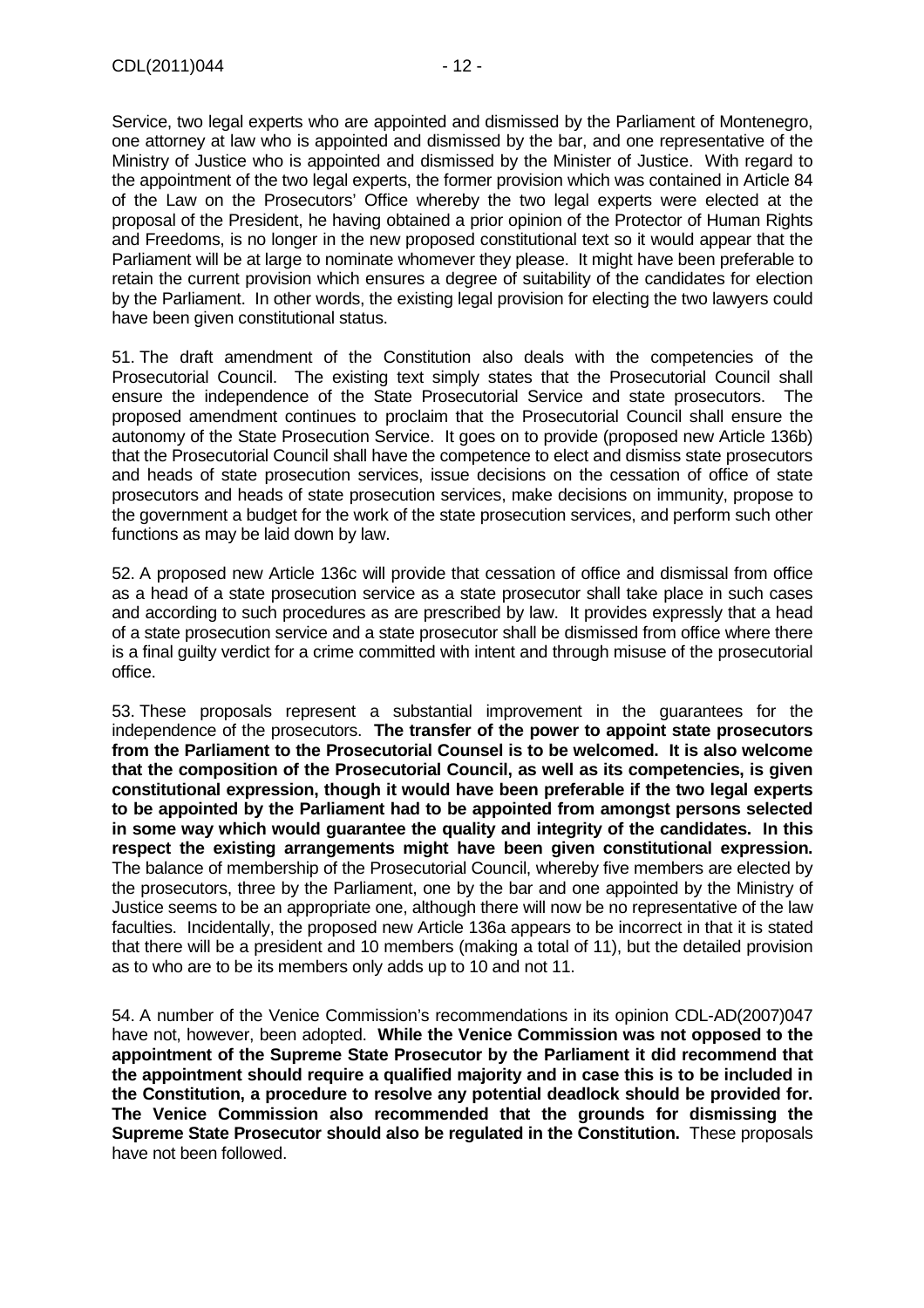## **4.2 On the proposed amendments to the Law on the State Prosecutor's Office**

55. These proposals have been drafted in such a way as to be consistent with the proposed amendments to the Constitution, though, as stated concerning the judiciary, they could to a considerable extent be capable of standing alone even if these amendment are rejected. It would, of course, be desirable that both the Constitution and the law be amended if this were possible.

56. There are a number of changes proposed to the laws concerning the necessary professional and working qualities of candidates for appointments as prosecutors. The proposed amendments to Article 33, which continue to require an opinion from the prosecutors' office when candidates for appointment come from that office, have an additional provision that the opinion given by the state prosecutor is to be based on the opinion of the prosecutors' conference and available data on the work of the candidate. There are more detailed provisions in relation to assessment of candidates' qualities. For example, one of the functions to be taken into account in appointing an advancing deputy state prosecutor is the capability of that person for executing the office based on work experience and the results of work assessed on the number and complexity of cases completed, the method of case processing, the quality of work, as well as the ability to handle a workload and to meet legal deadlines. It is now proposed that this information has to be justified. Similarly, in assessing the criteria for appointing a state prosecutor under the headings of ability to organize work in the prosecutors' office, and knowledge of the prosecutors' administration affairs, the opinion on this also has to be justified.

57. Under the proposed Article 33a one of the criteria for appointment as a state prosecutor or deputy state prosecutor is "decency". On looking at the proposed new Article 33b relating to the appointment of deputy prosecutors, as well as Article 33v dealing with the deputy state prosecutor, the assessment of "decency" is to be based on (1) "the fact that he / she has not been sentenced for criminal acts rendering him / her unfit to execute prosecutor's office, nor punished for minor offences"; (2) "reputation and chaste behaviour"; as well as (3) "relationship with colleagues and clients". Certainly to west European eyes it seems somewhat strange that a qualification for appointment as a prosecutor would seem to involve a judgment about the moral standards applied by the prosecutor in his or her personal life. One might also argue that the whole concept of "decency" is a very subjective one and could possibly be used to discriminate against a candidate where the real objection to that candidate was something different.

58. Article 35 of the Law is being amended to require that an interview with candidates takes place in all cases (at present the interview can be dispensed with where a person has been interviewed previously within the previous year or has been given several negative assessments). Article 35a is being amended to provide that where written testing is carried out the testing is to be anonymous. Article 8 of the draft amending law proposes to insert a new Article 35 dealing with the subject of scoring, but there is already an Article 35 which deals with the interview with candidates. The numbering here would appear to be an error. On the whole, the proposed amendments to these provisions, while they are quite difficult to follow, at least in the English text, would seem to represent an attempt to make appointment procedures more objective and transparent.

59. There are a number of changes made in relation to disciplinary responsibility. In the first place, a proposed new Article 38a will provide for a prosecutorial code of ethics to be determined by the extended session of the Supreme State Prosecutors Office, following a previously obtained opinion from the sessions of the subordinate state prosecutors' offices. There is also to be a Prosecutorial Code of Ethics Commission which will monitor the application of the Code of Ethics. This Commission can give advisory opinions whether certain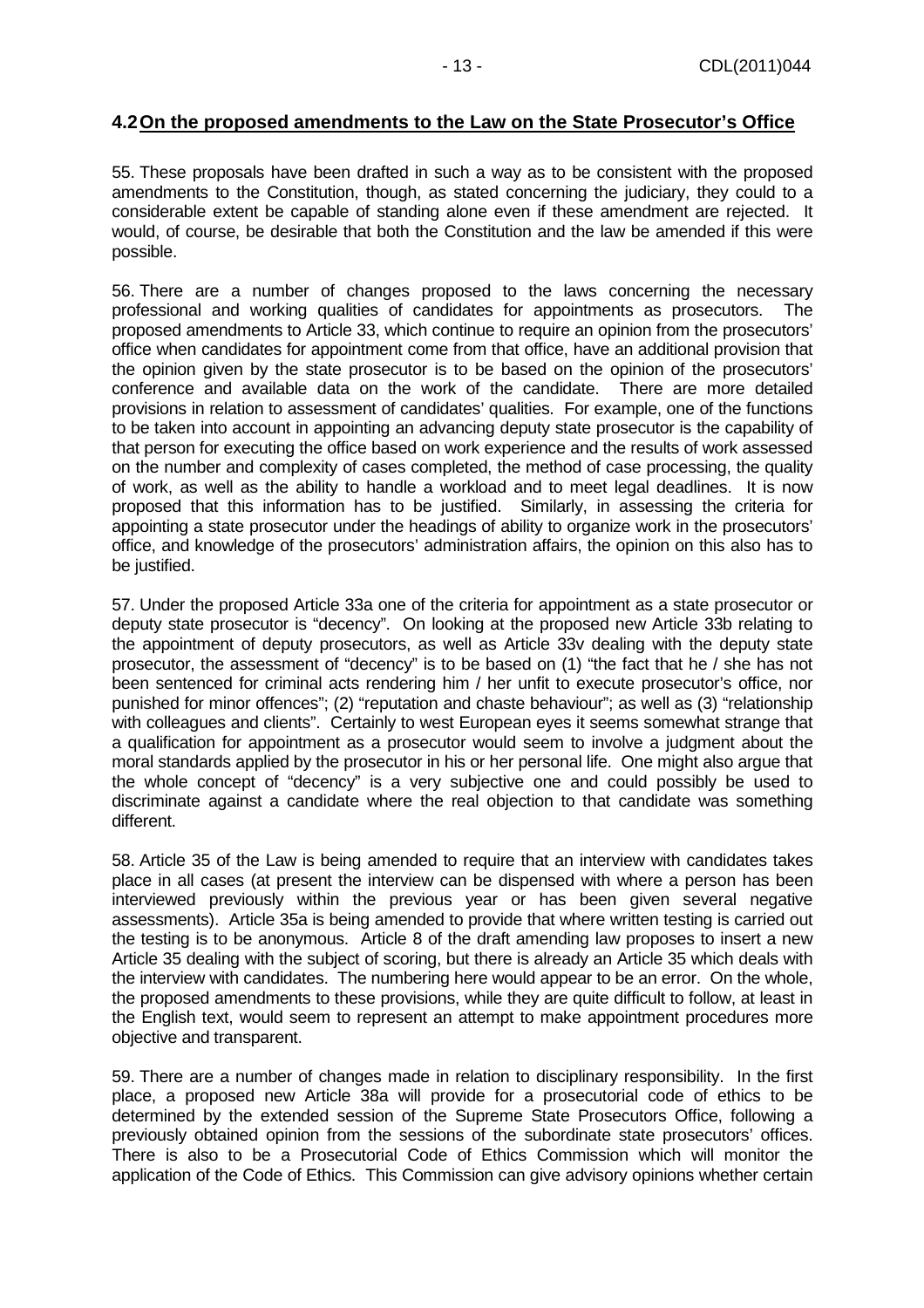conduct is in accordance with the Code of Ethics. Article 40 of the Law is being extended to provide for a two year ban on promotion where a person has had a reduction in salary imposed as a disciplinary measure.

60. Article 41 which deals with the grounds for disciplinary responsibility, is being amended to a considerable extent. The existing grounds for disciplinary liability are somewhat mechanical and include not taking cases in the order they are registered, rejecting the performance of tasks and duties, failing to appear or being late, being absent from work. To these are now being added a number of important matters which were not included in the existing law. These include a failure to ask to be excused in cases where there is a reason for the prosecutor to be excused, not meeting deadlines or stalling procedures, not informing the state prosecutor of cases where the procedure is taking longer, not allowing supervision of the work, failing to attend mandatory training programmes or failing to act according to the instructions given to him or her.

61. In the existing text there are very explicit prohibitions on conduct considered as harming the reputation of the prosecutorial office. These include appearing in work in a state that is not appropriate to the exercise of the prosecutorial office by reason of being under the influence of alcohol or narcotic drugs, behaving indecently in public places or disturbing the public peace and order, or behaving in an improper or insulting manner towards individuals, state authorities or other persons. This will now replaced by a text which includes in the definition of harming the reputation of the prosecutorial office, (1) behaving in a manner that is not appropriate for its exercise, (2) giving incomplete or false information on one's property to the Commission for the Conflict of Interest, (3) accepting gifts contrary to regulations, (4) behaving in an improper or insulting manner towards other persons, (5) disclosing confidential information, (6) using the office to further private interests, or (7) performing activities incompatible with the exercise of the prosecutor's office. This is both a more comprehensive definition and is more appropriate in that it is hardly necessary to specify so precisely examples of inappropriate or incompatible behaviour such as exercising one's functions while drunk.

62. There are some changes proposed in the composition of the disciplinary committee of the Prosecutorial Council. At the moment that committee consists of a chairman and two members appointed by the Prosecutorial Council from amongst its own members. Under the new proposal only the Chairman of the Committee will be appointed from amongst the members of the council but the other two members are to be appointed from amongst state prosecutors who are not members of the Prosecutorial Council.

63. In principle it might seem that the disciplinary committee of the Prosecutorial Council should have a structure parallel to the corresponding body of the Judicial Council. However there are two problems with this approach as well as with the current draft. Firstly, the decisions of a disciplinary body consisting entirely or mainly of prosecutors may lack credibility with the general public. Secondly, unlike judges, prosecutors do not have individual independence. A disciplinary committee consisting entirely or mainly of serving prosecutors could be entirely subservient to the Supreme State Prosecutor. Instead of choosing two prosecutors from outside the Prosecutorial Council it would be preferable to establish at regular intervals a panel of persons of undoubted ability and integrity (but not necessarily lawyers) from whom the two members to decide a case, together with the Chairman, elected by the Prosecutorial Council, could be picked at random when necessary. Such persons could include, for example, retired judges or prosecutors, members of the ombudsman's office, distinguished academics or former academics, or other persons with a proven record of achievement.

64. Article 52 of the existing law provides for the removal from office of state prosecutors or their deputies if they are sentenced for a criminal offence which renders them unfit for exercise of office, if they exercise the office unprofessionally or in an unconscionable manner or have permanently loss the ability to exercise the office. They may also be dismissed for failing to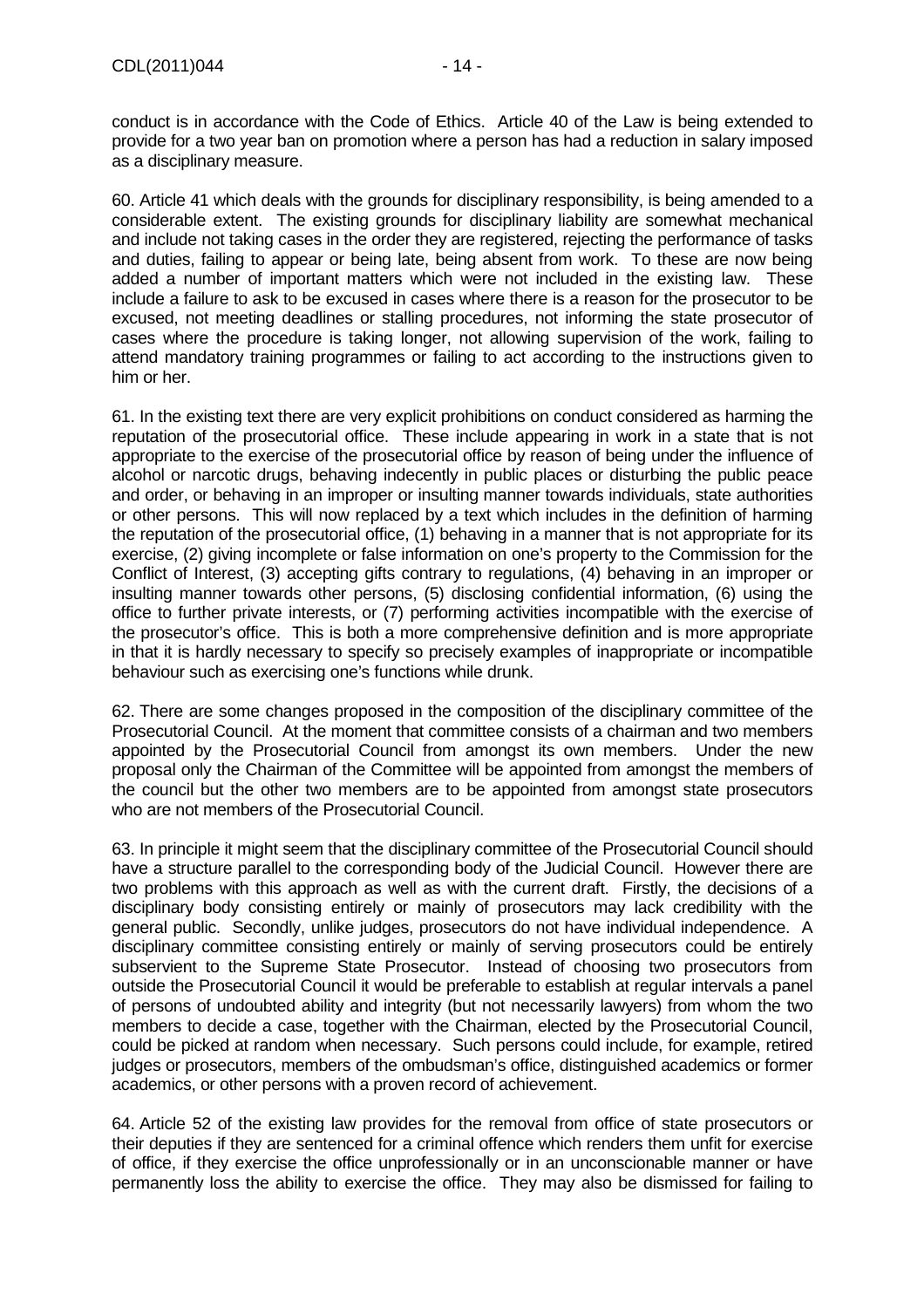achieve positive results when directing office activities, for failing to initiate the procedure for the removal or disciplinary proceedings although so authorized, or where a person has had a disciplinary measure imposed twice in the course of a particular term of office. A proposed new Article 52a will now add a definition of what is meant by acting unprofessionally and negligently. It is not a complete definition but says that unprofessional or negligent exercise of office includes a number of matters such as significantly failing to achieve the expected results both in quantity and quality of work, stalling proceedings or not taking proceedings for processing thus causing an interruption of the proceedings or allowing the statute of limitations to run, not complying with the principle of truth or fairness during criminal proceedings, failing to successfully exercise the leading role in a pre-trial procedure, or having a significant number of unconfirmed indictments or unaccepted legal remedies compared to the total number of indictments filed in the previous three years, or where a prosecutor does not proceed in a large number of cases for a longer time period.

65. These more detailed provisions seem designed to specifically deal with the situation where a corrupt prosecutor may decide to interfere with a prosecution simply by failing to prosecute it in a timely or efficient manner. As this is likely to be the primary method used by any prosecutor who has been bribed by a defendant in order to prevent a conviction it seems appropriate that the law should expressly declare that such matters are to be regarded as unprofessional and negligent.

66. Article 71 of the law will be amended to provide that appointments as special prosecutors are to be made, not by the Supreme State Prosecutor, but by the Prosecutorial Council on his proposal. Article 74 will be deleted so that the method of removing special prosecutors and their deputies is now the same as for other prosecutors.

67. There are a number of amendments to Articles 83-86 dealing with the Prosecutorial Council. These include conferring on the Prosecutorial Council the function of appointing and removing from office special prosecutors and deputy special prosecutors. The Prosecutorial Council will now propose the budget rather than establishing it and under revised Article 128 the Supreme State Prosecutor settles the Budget. The provisions relating to composition of the Prosecutorial Council follow the provisions of the proposed constitutional amendment. These have already been discussed above in discussing the proposed amendments to the Constitution (see supra).

68. A new article 97a extends the functions of the session of the Supreme State Prosecutors' Office (or Conference of Prosecutors as it is referred to in the English text of the original law). It can given opinions on regulations relevant to the exercise of the prosecutors' office, initiate passing of relevant laws from other regulations in the field of the judiciary, consider reports submitted to the Parliament, consider issues of relevance to ensure the application of the judicial information system in so far as relates to the State Prosecutors' Office and determine the methodology of reporting on the work of the office and the annual work schedule.

69. Article 98 of the law is amended to allow the state prosecutor to delegate administrative prosecutorial affairs to a deputy or a clerk. This seems to be a desirable reform as it may be appropriate to delegate administrative work to a non-lawyer rather than waste the time and expertise of a lawyer on tasks he or she may not be wholly suited.

70. A new Article 103a requires the Prosecutorial Council to submit an annual report to Parliament.

71. A proposed new Article 109a provides that an assigned case is to be taken from a deputy prosecutor only if it is found that the deputy is acting inappropriately or if he or she is unable to perform the prosecutorial function. This includes the ability to act in a timely manner and in the prescribed time frames. The decision to withdraw the case may be appealed.